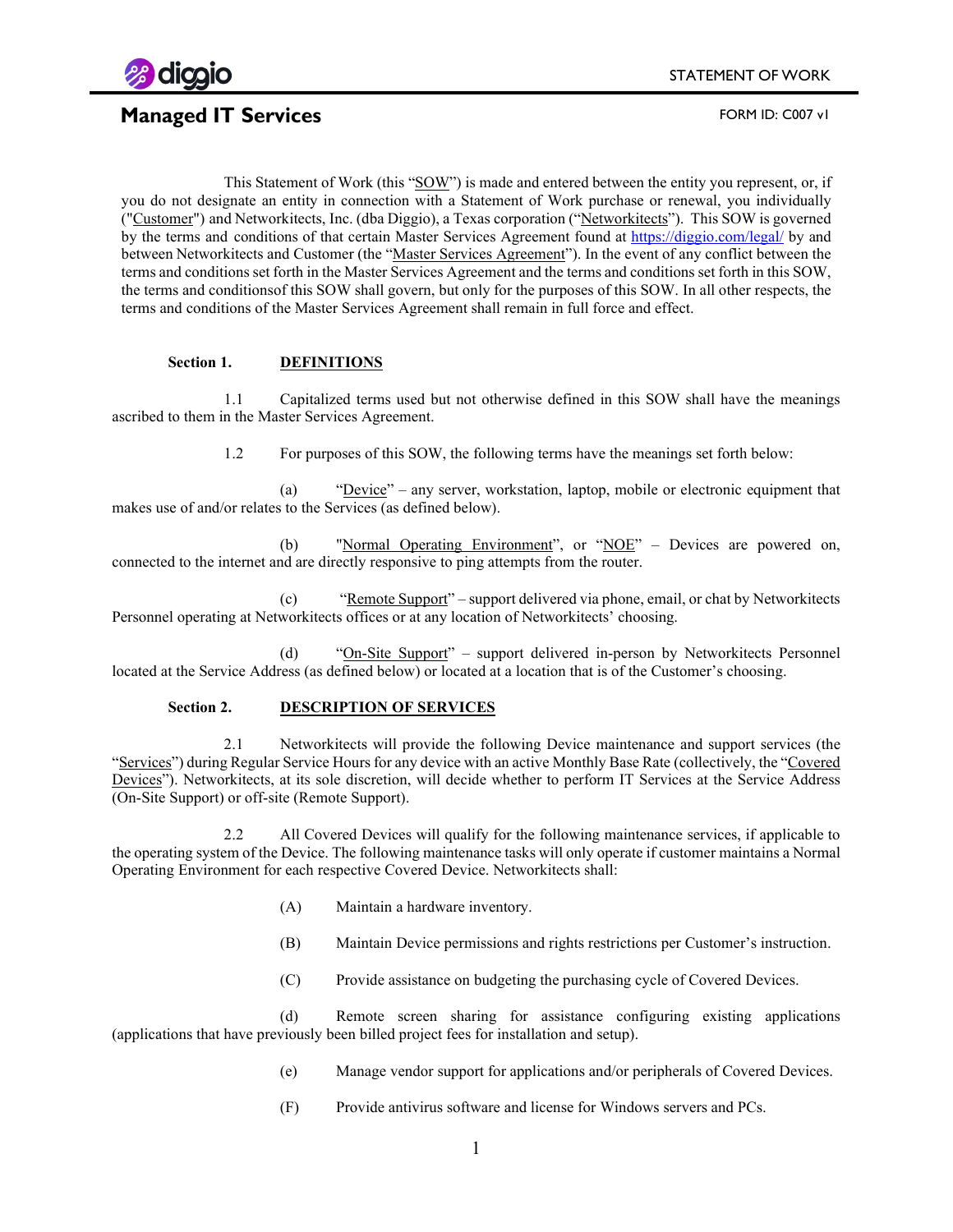



# **Managed IT Services FORM ID: C007 v1**

- (G) Install antivirus updates as necessary to Windows servers and PCs.
- (H) Deploy Windows, iOS, and select  $3<sup>rd</sup>$  party updates and patches to Devices.
- (I) Provide Device health reports via email at Customer's request.
- (J) Defragment the Windows hard drive as Customer's request.
- (K) Run tools to improve PC performance at Customer's request.

(L) Maintain and troubleshoot file backup and restores tasks, given the Customer purchases separately an approved backup product license to meet the data and retention policies set forth by Customer.

(m) Subject to availability, provide loaner equipment for up to 15 calendar days free of charge while equipment is being serviced by Networkitects.

2.3 Networkitects shall provide Remote Support for IT problems arising in relation to existing hardware, applications, vendors and peripherals of the Covered Devices (as defined below). All Remote Support provided during Regular Service Hours is included in the Monthly Base Rate as specified in the Proposal and all On-Site Support will be billed at the Current Hourly Rates.

2.4 Any project work relating to new services, hardware, applications, users or peripherals will be billed at the Current Hourly Rates defined, regardless of whether these services are delivered as On-Site Support or Remote Support.

### **Section 3. SERVICE LEVEL AGREEMENT**

3.1 In support of the services outlined in this SOW, Networkitects will respond to incidents and/or requests submitted by the Customer via phone or email within the following time frames during Regular Service Hours. Requests for support will be fulfilled based on priorities (Critical, High, Medium, and Normal) which are determined by urgency and level of impact.

3.2 The "Response Time" is defined as a good faith effort to communicate with the end user using the contact information provided by that end user. Response may be via phone or voicemail, text message, email, chat or personal visit. The following priorities will define the mandated response time a ticket.

(A) **Priority 1 – Critical.** Catastrophic inability to complete job duties that affects multiple end users. Example: no phone service, no internet service, server failure, network failure, inability to print at all. Response Time: 1 hour

(B) **Priority 2 – High.** Loss of a major job duty. Example: Email not working, personal Device not connected to the network, all print function for a single Device are unavailable, VoIP desk phone not working. Response Time: 2 hours

(C) **Priority 3 – Medium.** There is a problem to be solved, but customer is still functional and has other options available. Example: Desktop printer is not working, but customer has access to departmental printers. VoIP phone working, but voicemail not working. Response Time: 4 hours

(D) **Priority 4 – Normal.** General request for machine setup, application installation, reformat or other tasks that are not time sensitive. Example: User needs help but will not be available for troubleshooting. General requests for VoIP, such as feature changes, phone relocation, adding/changing service, or new phone. New user account setup or delete. Response Time: 8 hours